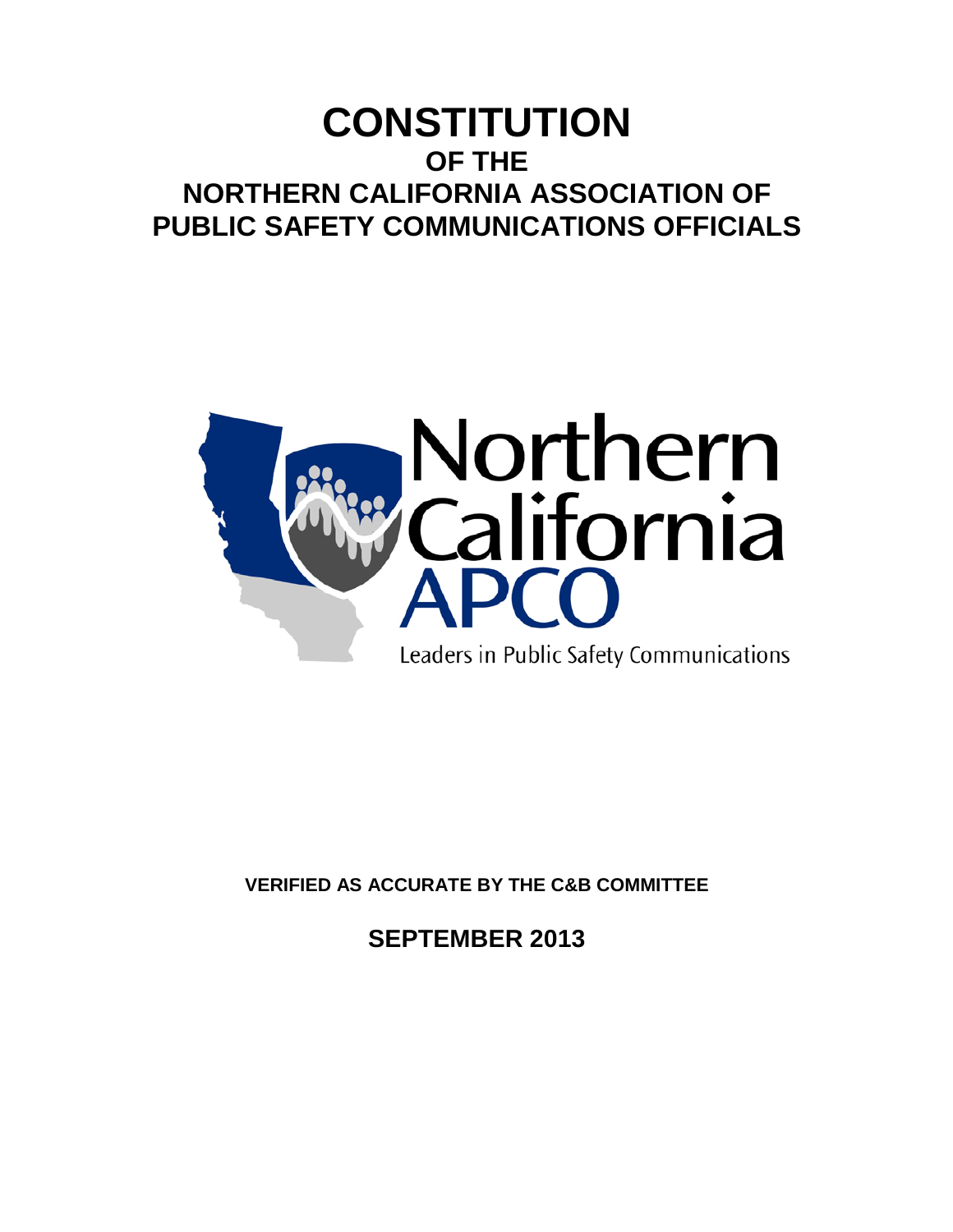# **TABLE OF CONTENTS**

| <b>ARTICLE I</b>                      | <b>GENERAL</b>      |                                                             |         |
|---------------------------------------|---------------------|-------------------------------------------------------------|---------|
| Section 1                             |                     | Name, Abbreviation, Affiliation, and<br><b>Charter Area</b> | Page 1  |
| Section 2                             |                     | Purpose                                                     | Page 1  |
| Section 3                             |                     | <b>Public Safety</b>                                        | Page 3  |
| <b>ARTICLE II</b>                     | <b>ORGANIZATION</b> |                                                             |         |
| Section 1                             |                     | Organization                                                | Page 4  |
| Section 2                             |                     | Membership                                                  | Page 4  |
| Section 3                             |                     | <b>Officers</b>                                             | Page 4  |
| Section 4                             |                     | Board of Directors                                          | Page 5  |
| <b>ARTICLE III</b>                    | Voting              |                                                             |         |
| Section 1                             |                     | <b>Voting Rights</b>                                        | Page 6  |
| <b>ARTICLE IV</b><br><b>AUTHORITY</b> |                     |                                                             |         |
| Section 1                             |                     | General                                                     | Page 7  |
| Section 2                             |                     | The Quorum                                                  | Page 7  |
| Section 3                             |                     | Board of Directors                                          | Page 7  |
| <b>ARTICLE V</b>                      | <b>AMENDMENTS</b>   |                                                             |         |
| Section 1                             |                     | Methods                                                     | Page 9  |
| <b>ARTICLE VI</b>                     |                     | <b>IMPLEMENTATION</b>                                       |         |
| Section 1                             |                     | Continuity                                                  | Page 10 |
| Section 2                             |                     | <b>Effective Date</b>                                       | Page 10 |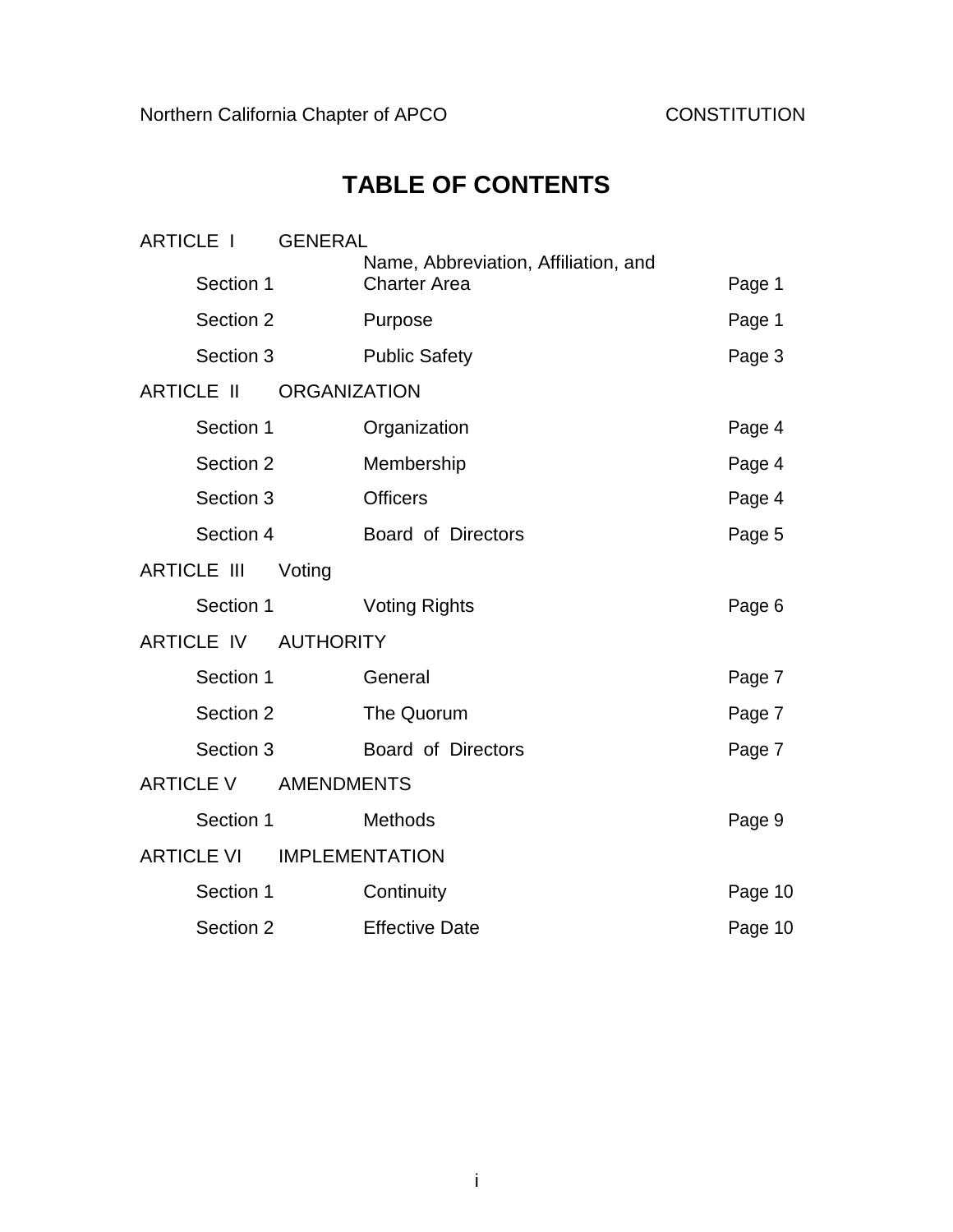# **ARTICLE I GENERAL**

## **Section 1. Name, Abbreviation, Affiliation and Charter Area**

- 1.1 The organization shall be known as the Northern California Association of Public-Safety Communications Officials, Incorporated (No. CA APCO).
- 1.2 This organization shall be a chapter of the Association of Public-Safety Communications Officials-International, Inc. (APCO).
- 1.3 The Charter area served by No. CA APCO. shall be all of Northern California, north of a line drawn at the southern boundaries of Monterey, Kings, Tulare, and Inyo Counties.

## **Section 2. Purpose**

2..1 The purpose of No. CA APCO shall be to perpetuate and protect the Public-Safety

Radio Services by providing an Association, which represents the governmental entities within the jurisdiction of NAPCO in matters before the Federal Communications Commission that may affect their use of the radio spectrum.

- 2.2 No. CA APCO shall provide coordination and advisement in selection of frequencies as allocated by the Federal Communications Commission and make recommendations with regards to communications systems engineering and operating practices.
- 2.3 No. CA APCO shall foster the development and progress of the art of communications.
- 2.4 No. CA APCO shall aid and assist in the methods, systems and/or other media for the rapid and accurate collection, exchange, and dissemination of information relative to matters of public-safety.
- 2.5 No. CA APCO shall promote and encourage Commercial membership and supporting membership participation in No. CA APCO activities.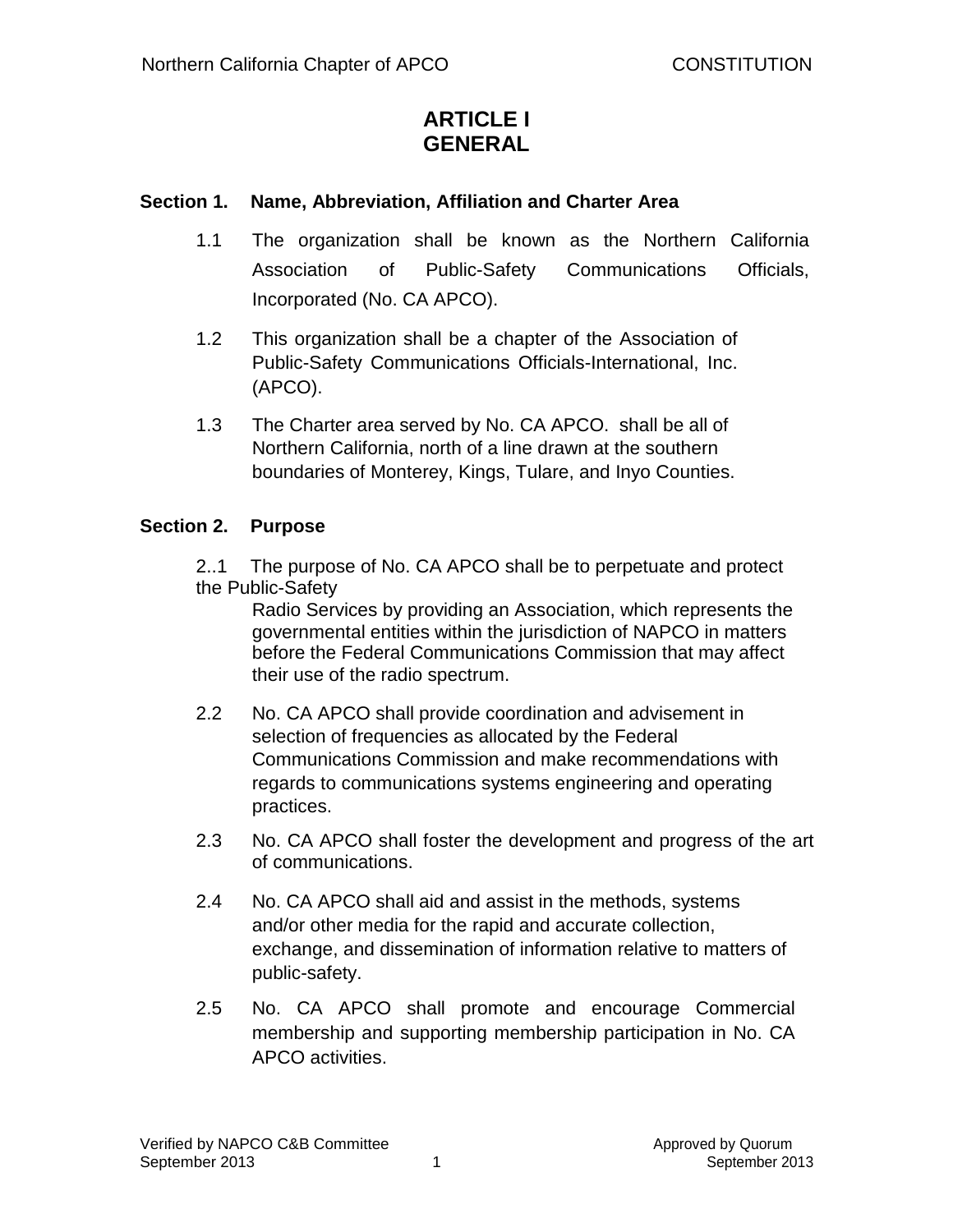- 2.6 No. CA APCO shall participate before appropriate agencies in the framing of legislation, regulatory rules, and measures pertaining to public safety communications policy.
- 2.7 No. CA APCO shall lend support to, create interest in, and foster expansion of the parent organization, APCO. No. CA APCO accepts the fundamental concepts and principals of APCO and shall abide by the provisions and the requirements of the Constitution and Bylaws of APCO, which shall take precedence in all matters and questions.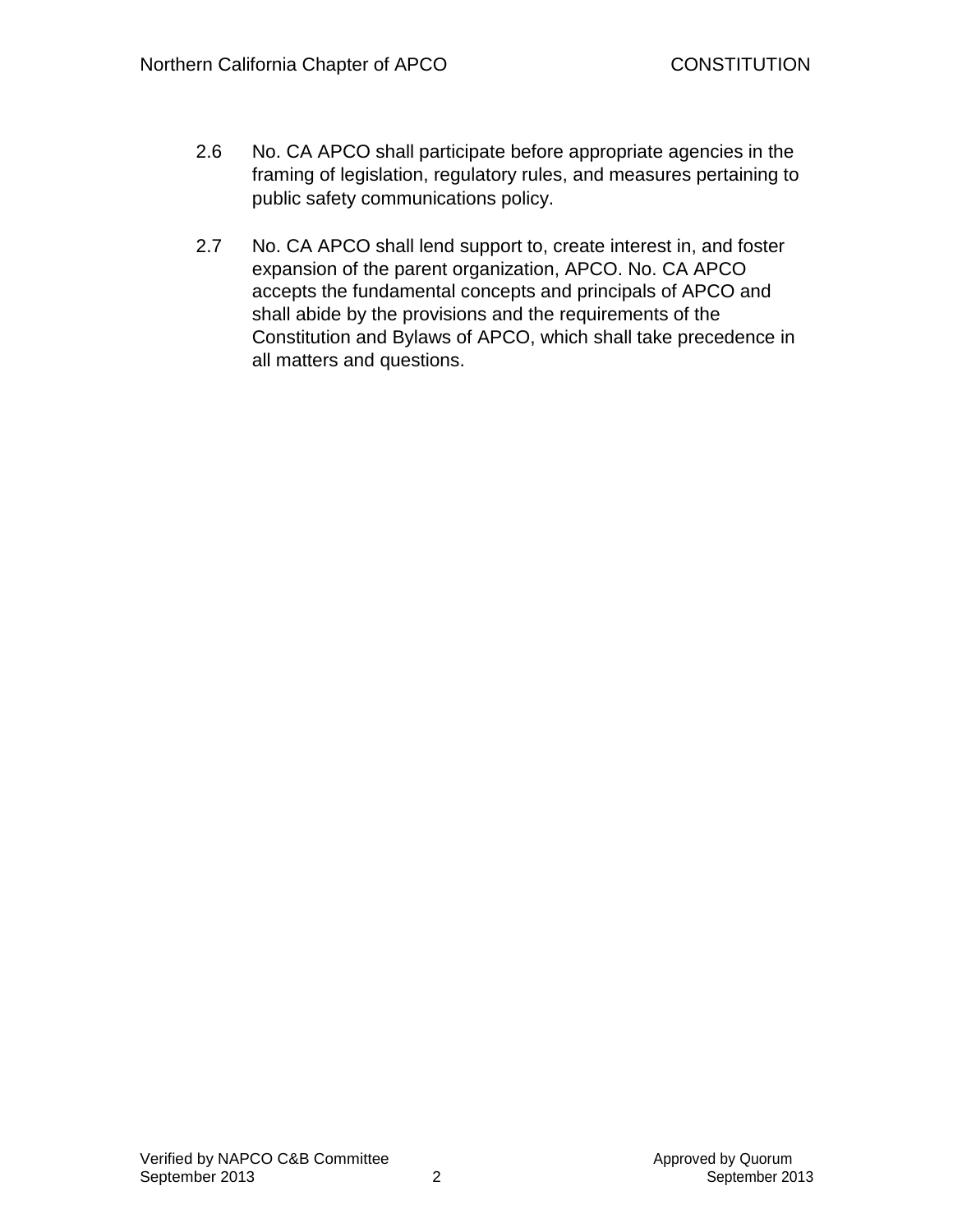## **Section 3. Public Safety**

3.1 Public Safety is defined as that function of government which provides public services concerned with law enforcement, forestry, conservation, fire, highway maintenance, emergency rescue and medical services, emergency management, and other activities supported or endorsed by state and local governments.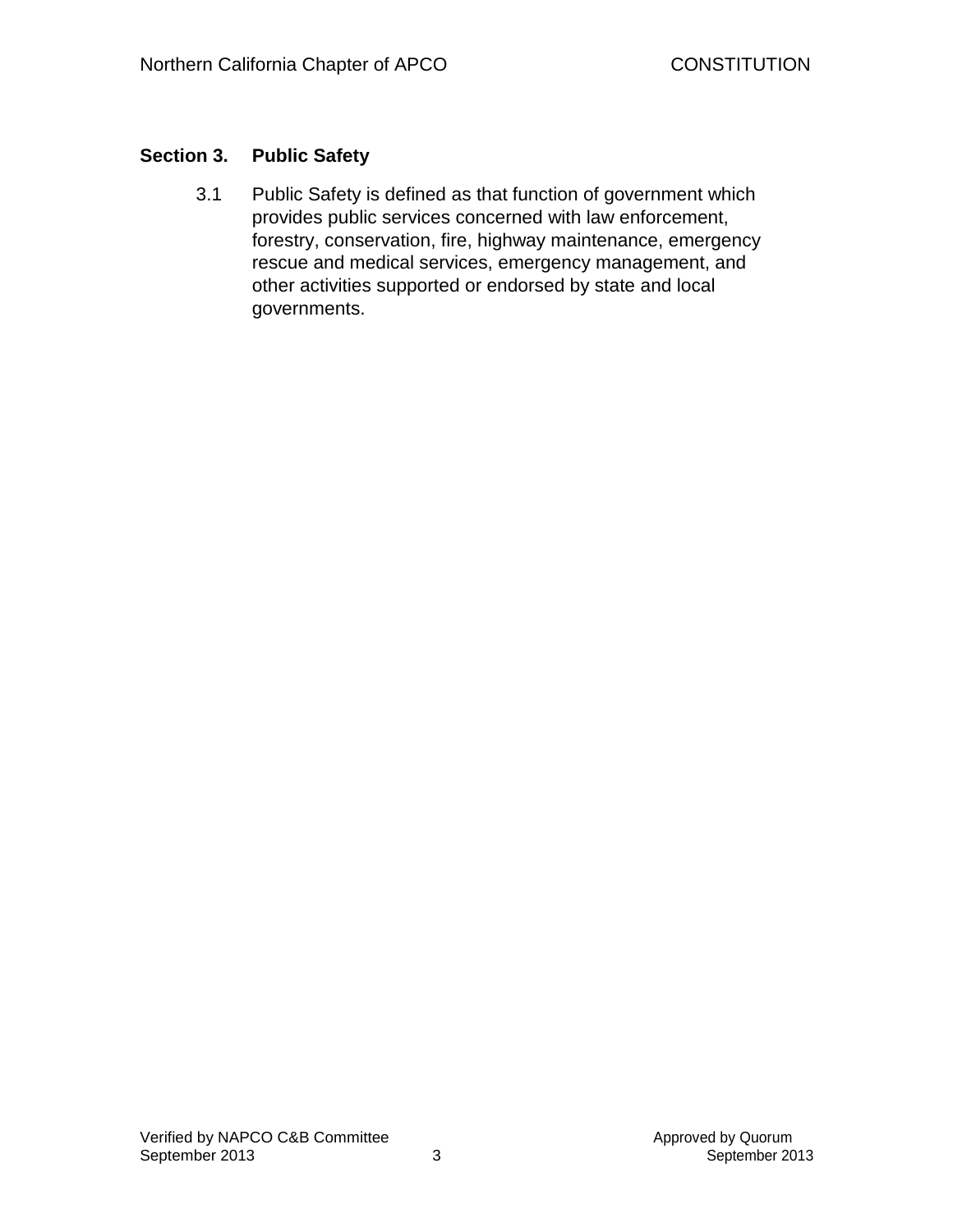# **ARTICLE II ORGANIZATION**

## **Section 1. General**

1.1 No. CA APCO is a not -for-profit corporation formed under the laws of the United States of America and the State of California and operating under the laws of the State of California. It is an individual member association unless noted otherwise.

## **Section 2. Membership**

- 2.1 Membership in No. CA APCO shall be open to all persons of good character and/or organizations engaged in public-safety communications who meet the requirements of an applicable membership class as specified in the Bylaws.
- 2.2 The right to vote and hold elected office in No. CA APCO is a privilege of ACTIVE members only.

#### **Section 3. Officers**

- 3.1 Officers shall consist of the following:
- 3.2 A President who shall advance from the position of President-Elect,
- 3.3 A President-Elect who shall advance from the position of Vice-President.
- 3.4 Vice-President who shall be elected by the eligible voting membership of No. CA APCO in accordance with requirements of the Bylaws.
- 3.5 An APCO Executive Council Member who shall be elected by the eligible voting membership of No. CA APCO in accordance with requirements of the Bylaws.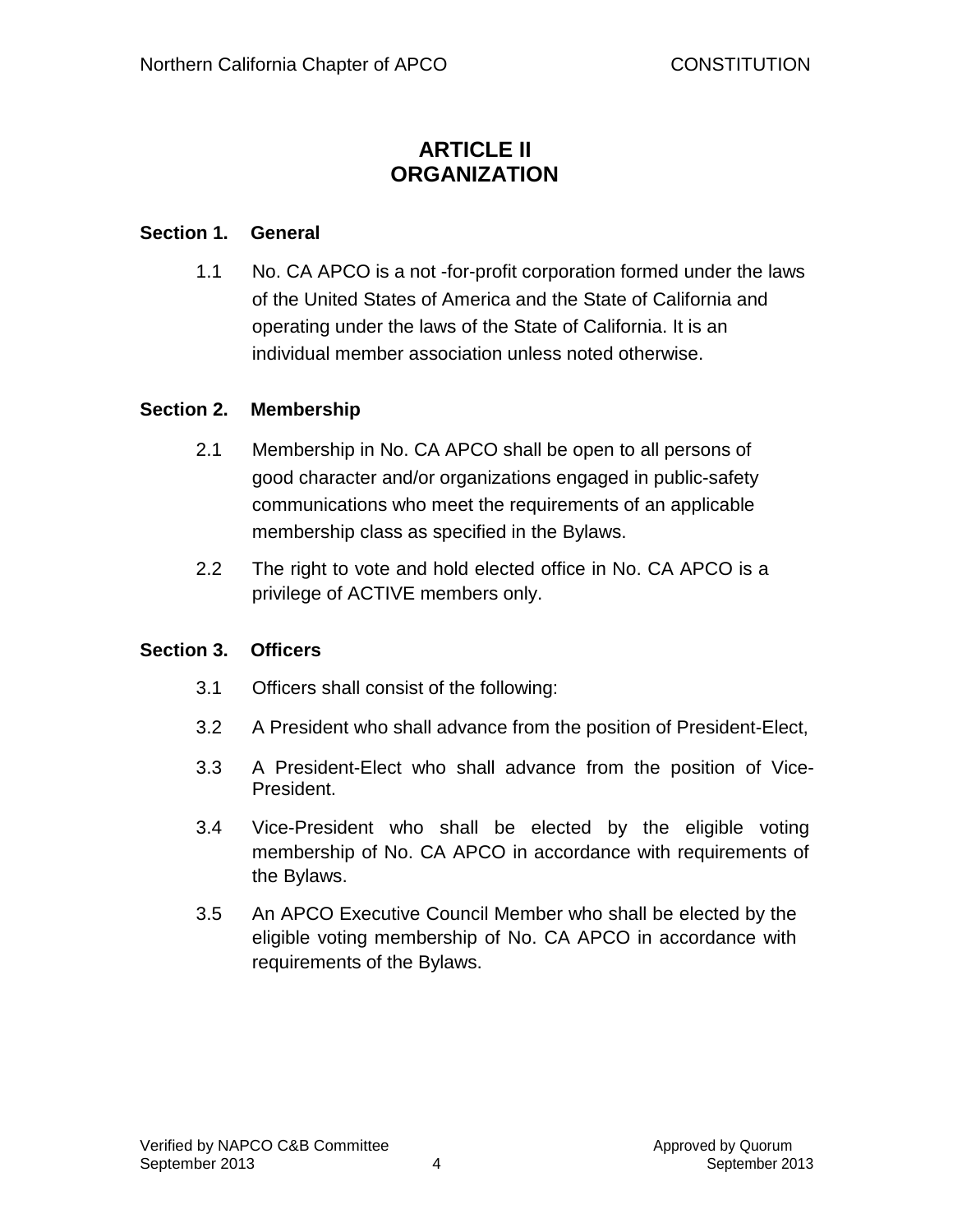## **Section 4. Board of Directors**

- 4.1 There shall be a Board of Directors consisting of the following:
	- 4.1.1 President
	- 4.1.2 Immediate Past President
	- 4.1.3 President-Elect
	- 4.1.4 Vice-President
	- 4.1.5 APCO Executive Council Member
	- 4.1.6 Five elected ACTIVE members
- 4.7 The power of the Board of Directors shall not be delegated.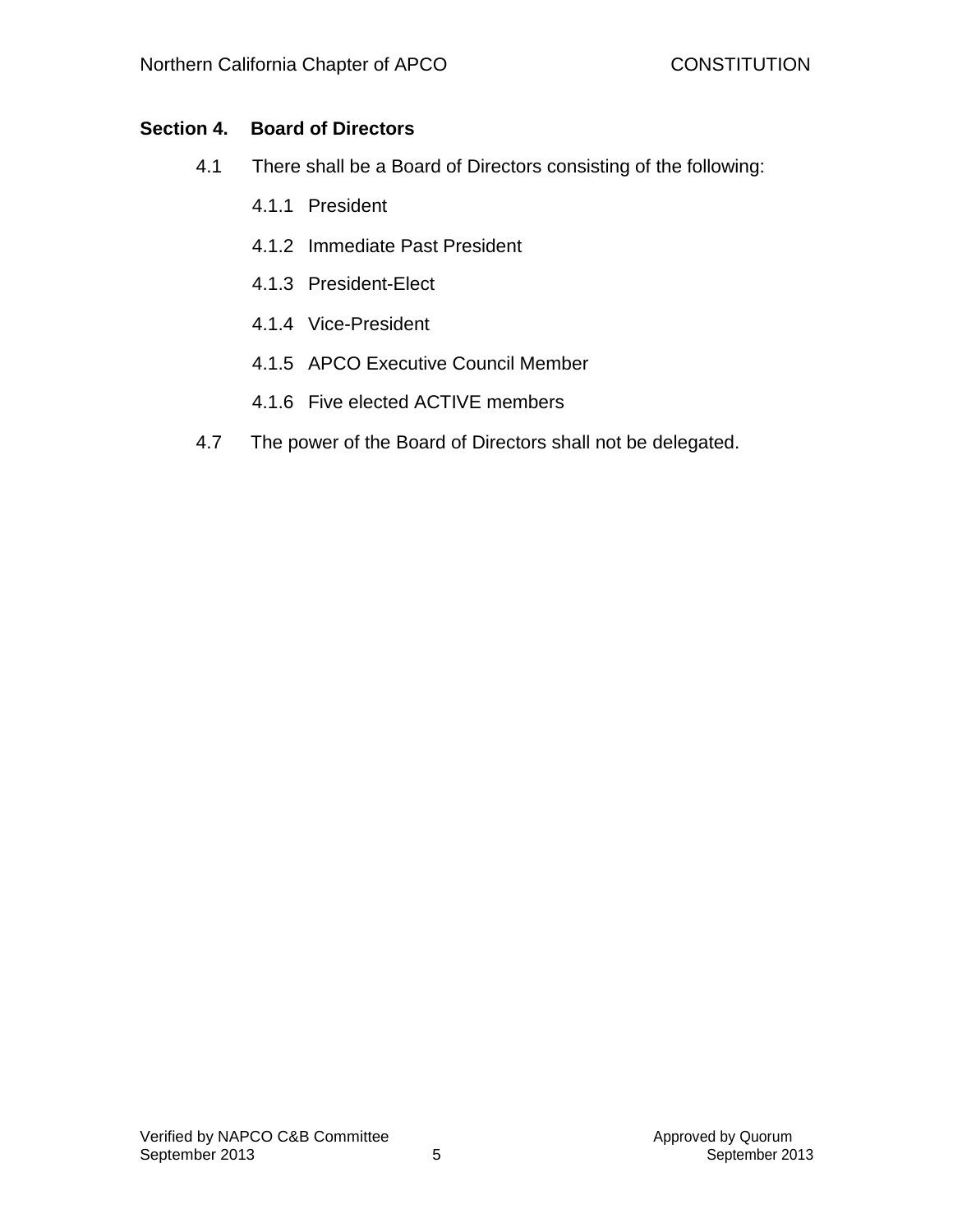## **ARTICLE III VOTING**

## **Section 1. Voting Rights**

1.1 The right to vote within No. CA APCO is a privilege of the Active Member Category of members and of those members granted designation as "Life Member" by the Association and as further described in Article III, of the APCO Constitution.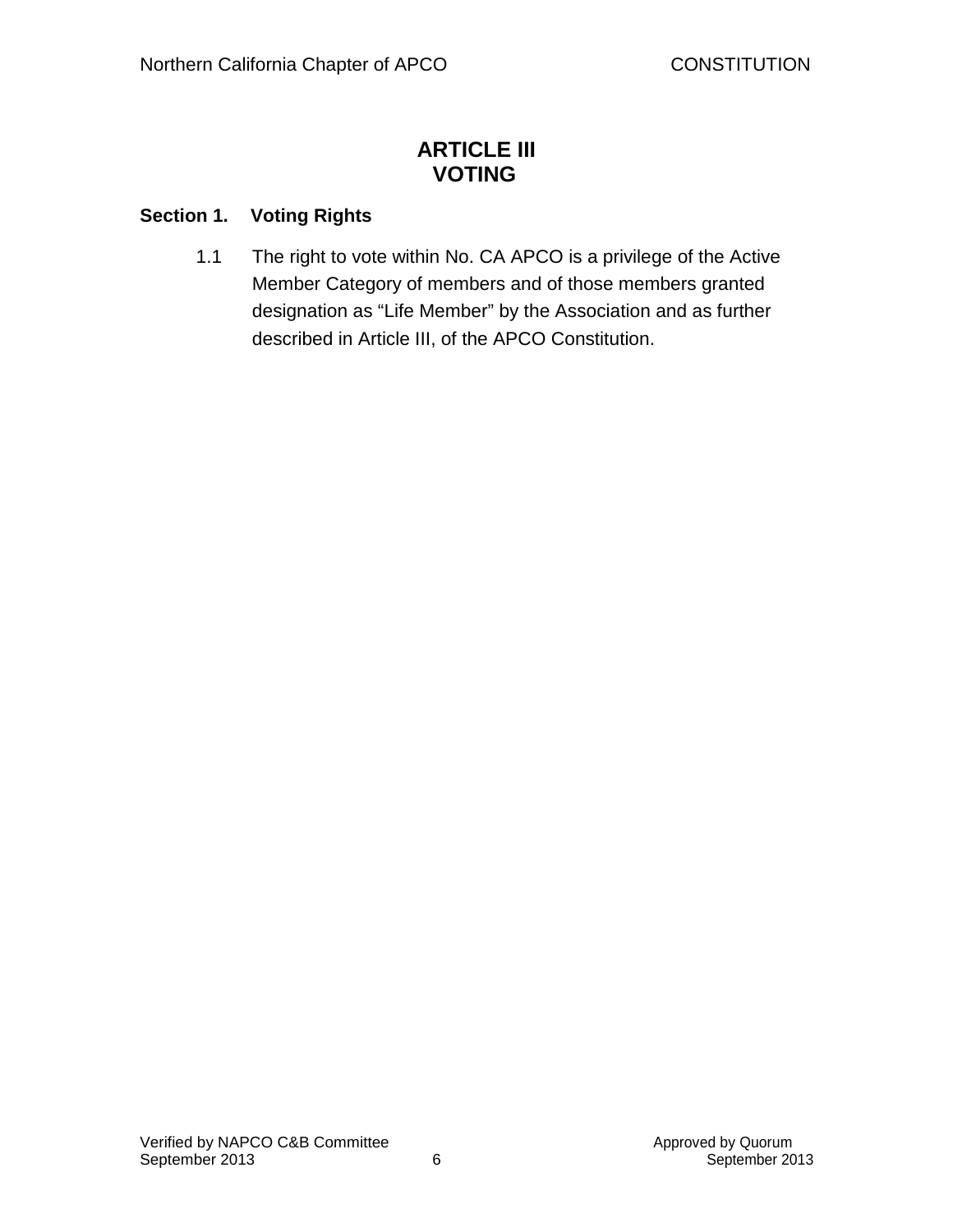# **ARTICLE IV AUTHORITY**

## **Section 1. General**

1.1 All authority derives from the voting membership of No. CA APCO.

## **Section 2. The Quorum**

- 2.1 The voting membership of No. CA APCO is represented by the Quorum as formed at one or more of the General Business Meetings.
- 2.2 The Quorum shall have sole authority to amend this Constitution and the Bylaws. This authority may not be delegated to the Board of Directors, or any other entity.

## **Section 3. Board of Directors**

- 3.1 The President shall have specific authority to:
	- 3.1.1 Carry out the duties of the President
	- 3.1.2 Incur reasonable and proper personal expense in the conduct of No. CA APCO business subject to reimbursement by No. CA APCO.
	- 3.1.3 Authorize reimbursement of reasonable and proper personal expense by others in the conduct of No. CA APCO business.
	- 3.1.4 Poll or call into session the Board of Directors or any committee of No. CA APCO.
	- 3.1.5 Engage and maintain the services of legal counsel for No. CA APCO in accordance with the requirements of the Constitution and Bylaws.
	- 3.1.6 Require, enforce, and rule in matters of parliamentary procedure.
- 3.8 The President-Elect and Vice-President shall have the authority to:
	- 3.8.1 Perform the duties assigned to their office.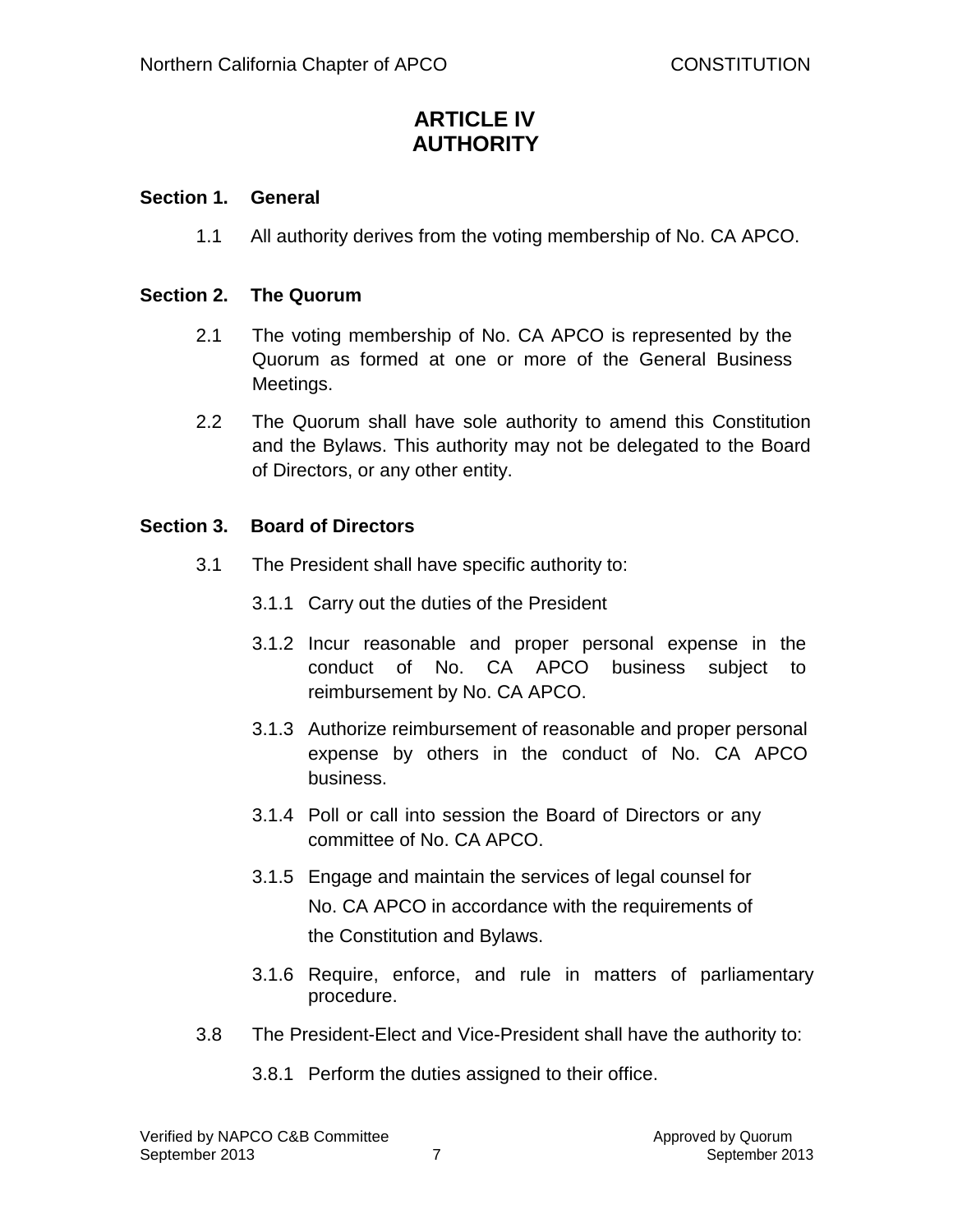- 3.9 The APCO Executive Council Member shall have the authority to:
	- 3.9.1 Perform the duties assigned to his/her office.
- 3.10 The Immediate Past President and Directors shall have authority to:
	- 3.10.1 Perform committee duties as assigned.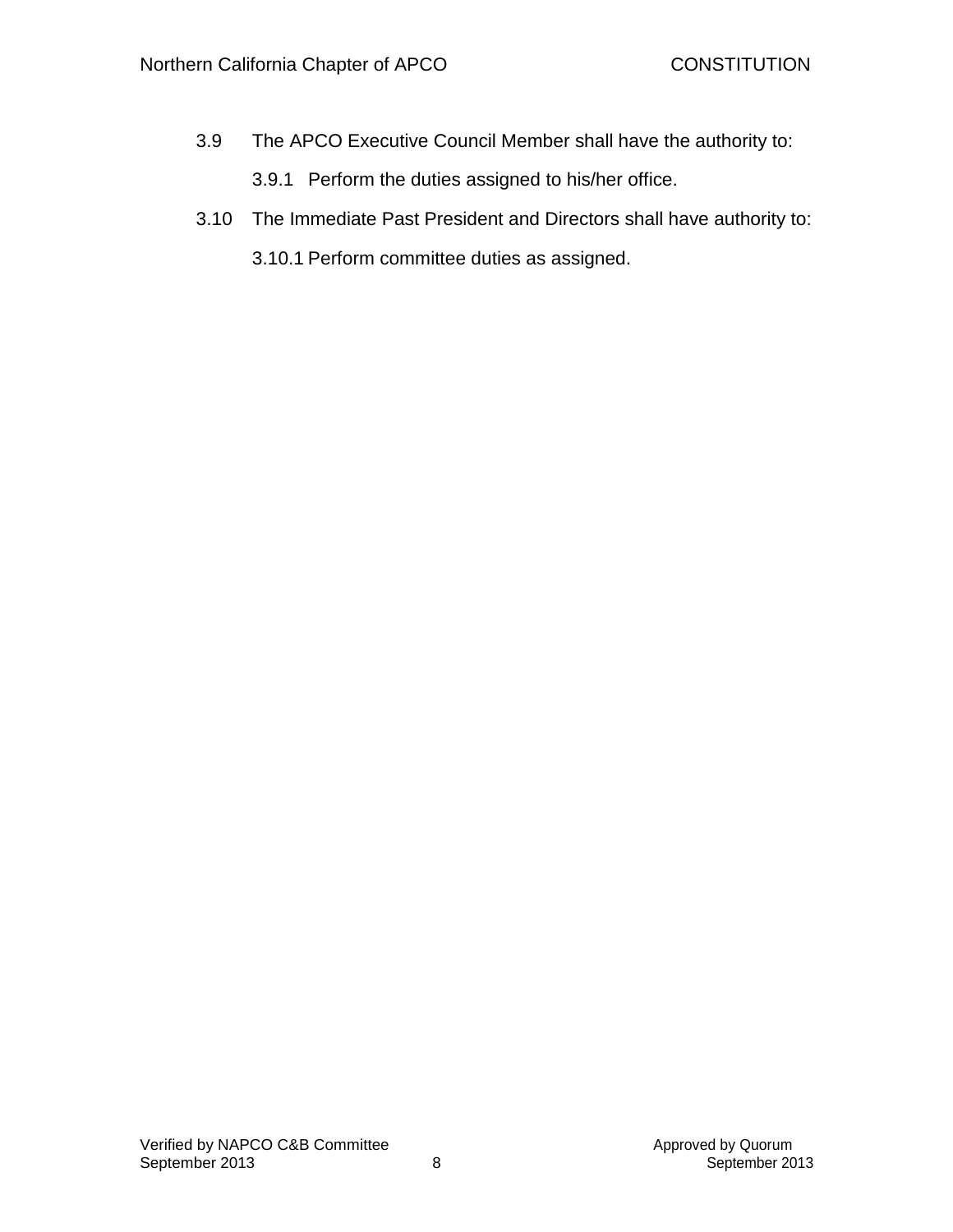# **ARTICLE V AMENDMENTS**

## **Section 1. Methods**

- 1.1 The Constitution of No. CA APCO may be amended only by a two-thirds affirmative vote of a General Business Meeting Quorum in regular session except as provided under Section 1.2 of this Article.
- 1.2 The Constitution and Bylaws Committee may make nonsubstantive changes to the Constitution in order to correct errors in grammar, punctuation and spelling and may adjust the numbering of individual sections to maintain proper numerical sequence and to maintain a consistent style and format of section numbering, but not to change the relative order of individual sections. Such nonsubstantive changes shall require approval by the Board of Directors and ratification by the Board of Directors in accordance with the requirements of Article XIII of the Bylaws.
- 1.3 The Chapter Constitution and Bylaws shall be current, consistent, and not in conflict with those of the Association. The Chapter shall promptly provide the Association Office with a copy of the Chapter Constitution and Bylaws each time they are amended.
- 1.4 The Procedures for submitting and approving amendments as defined in Article XIII of the Bylaws.